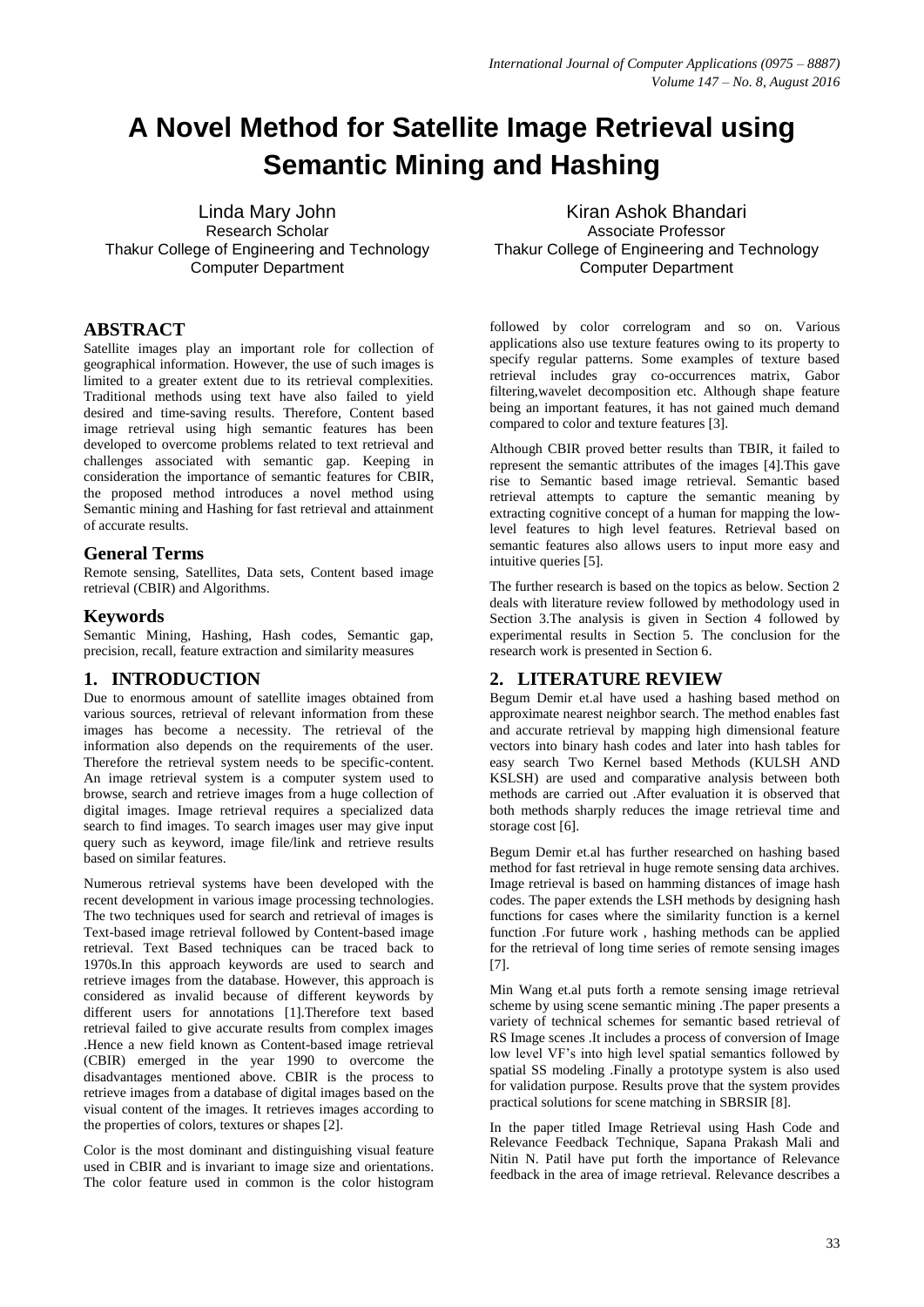method where the system changes the present query with the feedback given back by the user based on relevance of the given images. The above research provided better results when applied on the dataset of Flickr images [9].

Erchan Aptoula work presents the results of applying global morphological texture descriptors for content-based RS image retrieval. It also introduces new descriptors which exploits Fourier power spectrum of the input query. The proposed approach displays good results even though there were shortcomings related to short vector lengths [10].

Houria Sebai et.al proposes a CBIR approach based on 3D-Local Binary Pattern and Histogram of Orientated Gradients features. The proposed work aims to improve the performance by optimizing the image features. It also decreases the complexity by providing better matching between the images The feature are extracted using both shape and texture information [11].

T. Liu et.al proposes a region level method based on semantic mining in order to solve the issues of semantic gap. A uniform depiction for each image was constructed by segmenting the images by regions .Moreover the EM method was also applied to mine the minute semantic features. The proposed work gave better segmentation results along with good precision and recall when experimented on a dataset of thousand satellite-images [12].

# **3. METHODOLOGY**



**Figure 1: Methodology of the proposed work**

#### **STEP 1: CREATING AN HASH DATABASE**

In the first step, an hashing-based technique for feature extraction takes place. The features are extracted in an unsupervised manner. The hashing aims at converting highdimensional image feature vectors into distinct binary hash codes, which are indexed into a hash table that enables realtime search and accurate retrieval. Thus the images are hashed on the basis of hash codes obtained and stored in the hash database.

#### **STEP 2: INPUT A QUERY IMAGE**

In the second step, we input the desired query image by browsing it from the system which we want to search. The reason behind in putting the query image is to find the images from the database which are most similar to the query image.

#### **STEP 3: PREPROCESSING AND FILTERING OF THE INPUT IMAGE**

In the third step, the test image is converted into gray scale and an enhanced image is obtained using adaptive histogram equalization. For better results, the image is also filtered using Gaussian filter approach and sent for feature calculations.

#### **STEP 4: FEATURE CALCULATIONS AND RETRIEVAL OF RESULTS**

The filtered test image is again hashed in order to obtain the hash codes of the same and compared with the trained ones. Retrieval of results take place by matching similar hash codes and the best image is selected with respect to the highest correlation-coefficient.

## **4. ANALYSIS**

The performance of an RS image retrieval system depends on its efficiency and effectiveness. Performance comparison of image retrieval systems can be measured using many methods such as Precision and Recall, Average normalized modified retrieval rank (ANMRR), Sensitivity and Specificity .In our research work, Precision and Recall are two standard measures that will be used in order to analyze the performance of RS image retrieval success**.**

# **5. EXPERIMENTAL RESULTS 5.1 Dataset Description**

The dataset included satellite images of various areas such as coastal, desert and forests. The trained data set consist of 300 satellite images, 100 from each specific area.

## **5.2 Implementation**

The project work is divided mainly into two parts .1) Creation of hash database and 2) Detection of Images. The work has been partially implemented in MATLAB R2014a.

### *5.2.1 Main graphical user interface*



**Figure 2: Main GUI of the research work**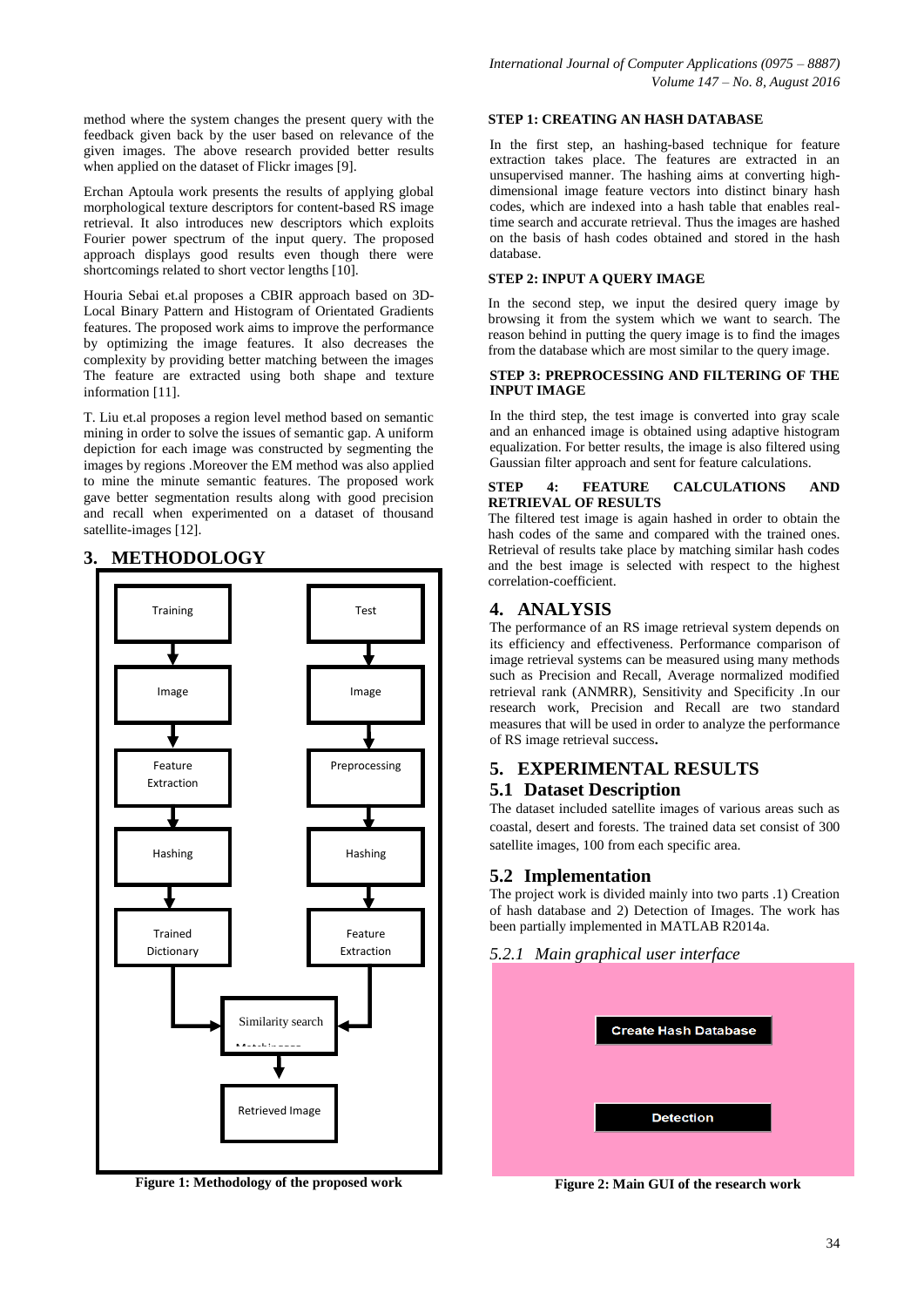# *5.2.2 Creating Hash Database*

| <b>Command Window</b> |
|-----------------------|
| >> Main Menu          |
| C100.jpg              |
| C101.jpg              |
| C102.jpg              |
| $C103.$ j $pq$        |
| C104.jpg              |
| C105.jpg              |
| C106.jpg              |
| $C107.$ j $pg$        |
| C108.jpg              |
| C109.jpg              |
| C110.jpg              |
| C111.jpg              |
| C112.jpg              |
| C113.jpg              |
| C12.jpg               |
|                       |



*5.2.3 Detection of images*



**Figure 4: Detection of images using various functions**

*5.2.4 Giving a query image and retrieval of similar result*



**Figure 5: Input a query image and retrieve similar result with the best match**